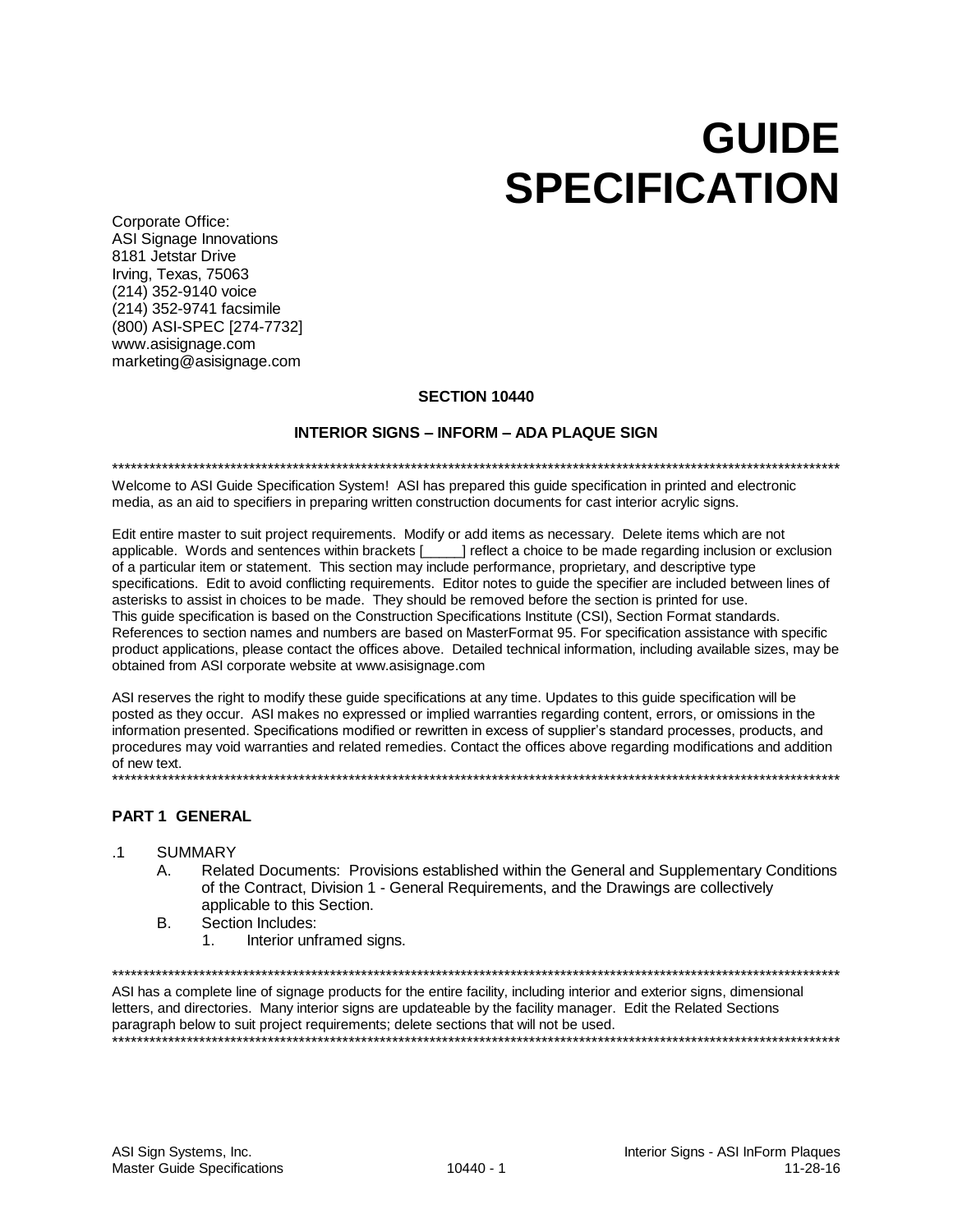| C.                             | <b>Related Sections:</b>                                                                                                                 |                                 |
|--------------------------------|------------------------------------------------------------------------------------------------------------------------------------------|---------------------------------|
| Section 10410                  | Non-Illuminated Interior Directories                                                                                                     | Series 440                      |
| Section 10410                  | Non-Illuminated Interior Directories                                                                                                     | Series 470                      |
| Section 10410                  | Non-Illuminated Interior Directories                                                                                                     | Series 490                      |
| Section 10410                  | <b>Illuminated Interior Directories</b>                                                                                                  | Series 530                      |
| Section 10410                  | <b>Illuminated Interior Directories</b>                                                                                                  | Series 560                      |
| Section 10410                  | <b>Illuminated Interior Directories</b>                                                                                                  | Series 570                      |
| Section10420                   | Cast Plaques                                                                                                                             | Cast Plaques                    |
| Section 10440<br>Section 10440 | Interior Signage - Photochemically-Etched ADA Signs<br>Interior Signage - Photochemically-Etched Plaque Signs                            | SignEtch I<br>SignEtch II       |
| Section 10430                  | Dimensional Letters - Fabricated Metal                                                                                                   | <b>LF Series</b>                |
| Section 10430                  | Dimensional Letters - Cut Metal                                                                                                          | <b>LPS Series</b>               |
| Section 10430                  | Dimensional Letters - Cast Metal                                                                                                         | <b>LC Series</b>                |
| Section 10430                  | Dimensional Letters - Metal-Laminate Acrylic                                                                                             | <b>LPL Series</b>               |
| Section 10430                  | Dimensional Letters - Molded Plastic                                                                                                     | <b>LM Series</b>                |
| Section 10430                  | Dimensional Letters - Precision Cut Acrylic                                                                                              | <b>LPP Series</b>               |
| Section 10440                  | Dimensional Letters - Cut Vinyl                                                                                                          | <b>LTV Series</b>               |
| Section 10430                  | Specialty Signs - Simulated stone materials                                                                                              | Simulated Mate                  |
| Section 10430                  | Specialty Signs –hardened enamel or porcelain materials                                                                                  | Porcelande™                     |
| Section 10430                  | Exterior Fiberglass Signs - 4 Sided Non Illuminated Monolith                                                                             | Series 940S                     |
| Section 10430                  | Exterior Fiberglass Signs - 4 Sided Non Illuminated Pylon                                                                                | Series 840R                     |
| Section 10430                  | Exterior Fiberglass Signs - 3 Sided Non Illuminated Monolith                                                                             | Series 930S                     |
| Section 10430<br>Section 10430 | Exterior Fiberglass Signs - 3 Sided Non Illuminated Pylon<br>Exterior Fiberglass Signs - 2 Sided Non-Illuminated Monolith                | Series 830R<br>Series 920       |
| Section 10430                  | Exterior Fiberglass Signs - 2 Sided Non Illuminated Pylon                                                                                | Series 820                      |
| Section 10430                  | Exterior Fiberglass Signs - 2 Sided Non Illuminated Monolith                                                                             | Series 920CF                    |
| Section 10430                  | Exterior Fiberglass Signs - 2 Sided Non Illuminated Pylon - Curved Face                                                                  | Series 820CF                    |
| Section 10430                  | Exterior Fiberglass Signs - 4 Sided Illuminated Monolith                                                                                 | Series 1140S                    |
| Section 10430                  | Exterior Fiberglass Signs - 4 Sided Illuminated Pylon -                                                                                  | Series 1040R                    |
| Section 10430                  | Exterior Fiberglass Signs - 3 Sided Illuminated Monolith -                                                                               | Series 1130S                    |
| Section 10430                  | Exterior Fiberglass Signs - 3 Sided Illuminated Pylon -                                                                                  | Series 1030R                    |
| Section 10430                  | Exterior Fiberglass Signs - 2 Sided Illuminated Monolith -                                                                               | Series 1120                     |
| Section 10430                  | Exterior Fiberglass Signs - 2 Sided Illuminated Pylon -                                                                                  | Series 1020                     |
| Section 10430                  | Exterior Fiberglass Signs - 2 Sided Illuminated Pylon - Curved Face                                                                      | Series 1020CF                   |
| Section 10430                  | Exterior Fiberglass Signs - Non-Illuminated Post and Panel                                                                               | Series 820                      |
| Section 10430                  | Exterior Fiberglass Signs - Illuminated Post and Panel                                                                                   | Series 1020                     |
| Section 10430<br>Section 10430 | Exterior Fiberglass Signs - Illuminated Wall Mounted<br>Exterior Fiberglass Signs - Non-Illuminated Wall Mounted                         | Series 1014<br>Series 814/825   |
| Section 10430                  | Exterior Aluminum Signs - Post and Panel                                                                                                 | 2100 Series                     |
| Section 10430                  | Exterior Aluminum Signs - Post and Panel                                                                                                 | 2300 Series                     |
| Section 10430                  | Exterior Aluminum Signs - Post and Panel                                                                                                 | 2400 Series                     |
| Section 10430                  | Exterior Aluminum Signs - Post and Panel                                                                                                 | 2500 Series                     |
| Section 10430                  | Exterior Aluminum Signs - Curved Face                                                                                                    | <b>Pacific Exterior</b>         |
| Section 10430                  | Exterior Aluminum Signs - Interchangeable Components                                                                                     | Compass                         |
| Section 10430                  | Exterior Aluminum Signs - Flat Face                                                                                                      | Messenger Exte                  |
| Section 10440                  | <b>Interior Unframed Signs</b>                                                                                                           | Series SP                       |
| Section 10440                  | Interior 4 Sided Framed Signs -                                                                                                          | Series 320/390                  |
| Section 10440                  | Interior Unframed Signs - Plastic Laminate or Acrylic with Raster Braille                                                                | InTac                           |
| Section 10440<br>Section 10440 | Interior Unframed Sign - Photopolymer Bonded to Acrylic                                                                                  | <b>InTouch</b><br><b>InForm</b> |
| Section 10440                  | Interior Door Signage - Thermoformed Resin - InForm<br>Interior Unframed Signs - Embossed (EmBoss)                                       | <b>EmBoss</b>                   |
| Section 10420                  | Interior Updateable Signs                                                                                                                | <b>WS Series</b>                |
| Section 10440                  | Interior Updateable Signs -                                                                                                              | Inhouse <sup>™</sup> Clas       |
| Section 10440                  | Interior Room Control Signs -                                                                                                            | <b>SL Series</b>                |
| Section 10440                  | Interior Directional Signs -                                                                                                             | <b>PMA Series</b>               |
| Section 10440                  | Interior Overhead Signs -                                                                                                                | <b>PAP Series</b>               |
| Section 14440                  | Interior Desk Signs -                                                                                                                    | 200 Series                      |
| Section 10440                  | Interior Modular Interchangeable Signs - Interior 20                                                                                     | Interior 20                     |
| Section 10440                  | Interior Modular Interchangeable Signs - Infinity                                                                                        | Infinity                        |
| Section 10440                  | Interior Modular Component Signs - Flat Face                                                                                             | Messenger Inte                  |
| Section 10440                  | Interior Modular Interchangeable Signs - Curved Face                                                                                     | Pacific Interior                |
| Section 10440                  | Interior Unframed Signs - ECR Photopolymer-Based ADA Signage                                                                             | Terra                           |
| Section 10440<br>Section 10440 | Interior Aluminum Curved Face Extrusion Sign with Changeable Insert<br>Interior Aluminum Flat Face Extrusion Sign with Changeable Insert | Horizon<br>Venus                |
| Section 10440                  | Interior Modular Interchangeable Signs - Jigsaw                                                                                          | Jigsaw                          |
| Section 10440                  | Interior Modular Interchangeable Signs Puzzle                                                                                            | Puzzle                          |
|                                |                                                                                                                                          |                                 |

llated Materials<br>elande™ , Tector<br>senger Exterior<br>es SP Jse™ Classic Series 380<br>eries senger Interior<br>ic Interior

\*\*\*\*\*\*\*\*\*\*\*\*\*\*\*\*\*\*\*\*\*\*\*\*\*\*\*\*\*\*\*\*\*\*\*\*\*\*\*\*\*\*\*\*\*\*\*\*\*\*\*\*\*\*\*\*\*\*\*\*\*\*\*\*\*\*\*\*\*\*\*\*\*\*\*\*\*\*\*\*\*\*\*\*\*\*\*\*\*\*\*\*\*\*\*\*\*\*\*\*\*\*\*\*\*\*\*\*\*\*\*\*\*\*\*\*\*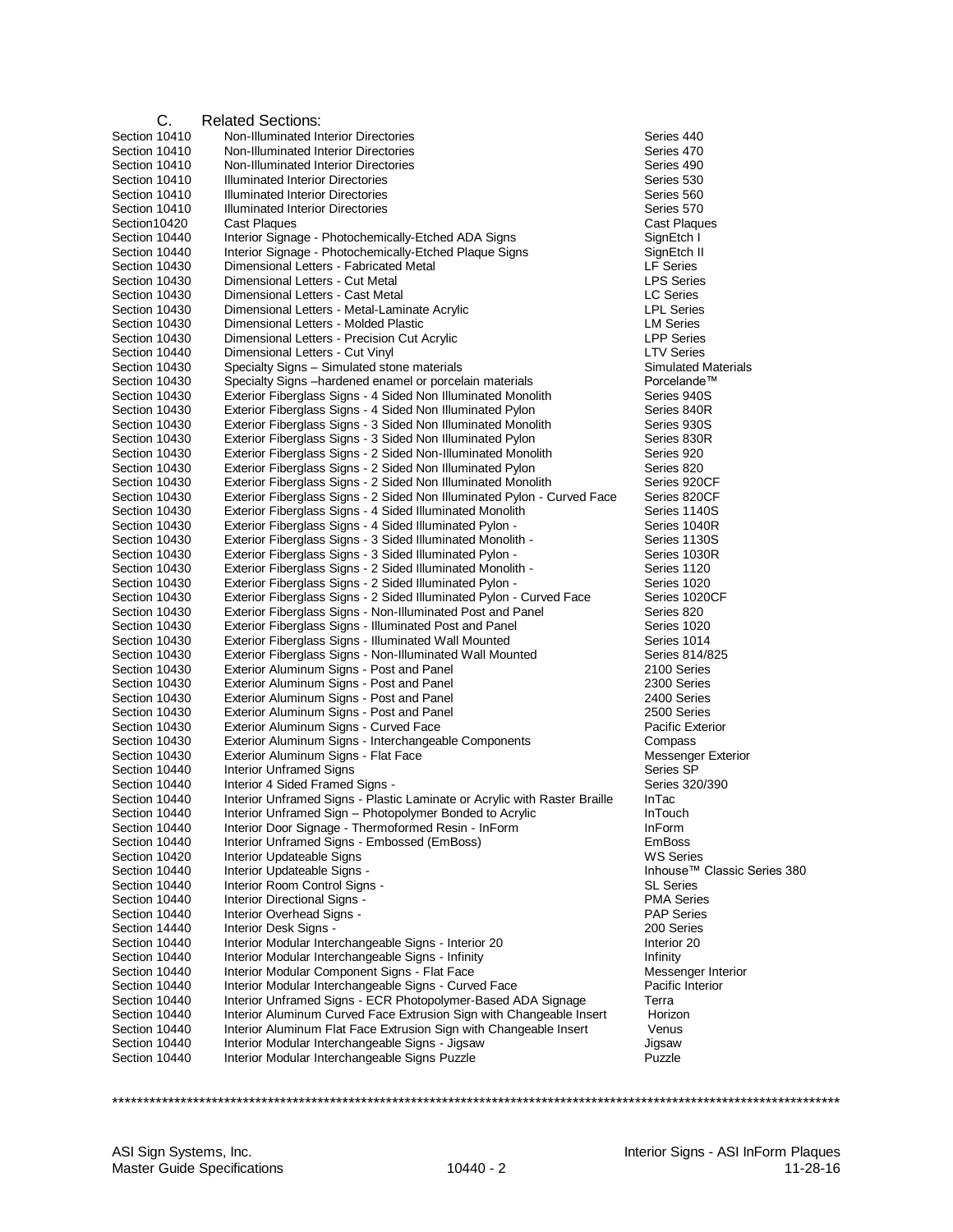If specific sign quantities, sizes, layouts, and graphic processes are not scheduled, an allowance may be utilized to set aside a monetary amount sufficient for purchase, delivery, and installation of signage.

[Allowances: Work of this section is affected by allowances. Refer to Division 1 for allowance D. amounts and requirements.

#### $\mathcal{P}$ **OUALITY ASSURANCE**

Include quality assurance requirements below which are consistent with the size and scope of the project and extent of work of this section. Only request qualification statements you intend to review, and which are necessary to establish qualifications of the product, manufacturer, or installer.

- A. Supplier: Obtain all products in this section from a single supplier.
- $B<sub>1</sub>$ Regulatory Requirements: Products shall meet requirements of the Americans With Disabilities Act Accessibility Guidelines (ADAAG) and local amendments and modifications.
- $C_{1}$ Installer: Installation shall be performed by installer specialized and experienced in work similar to that required for this project.

Include submittal requirements below which are consistent with the scope of the project and extent of work of this section. Only request submittals which are necessary for review of design intent.

#### $\mathcal{R}$ SUBMITTALS

- Submit in accordance with requirements of Division 1.  $\mathsf{A}$
- Product Data: Submit product data for specified products. Include material details for each **B.** sign specified.
- $\mathsf{C}$ Shop Drawings: Submit shop drawings showing layout, profiles, and product components, including dimensions, anchorage, and accessories.
- Samples: Submit supplier's standard color chart for selection purposes and selected colors for D. verification purposes.
- Installation: Submit supplier's installation instructions. Ε.
- F. **Closeout Submittals:** 
	- Submit operation and maintenance data for installed products, including precautions 1. against harmful cleaning materials and methods.
	- $2.$ Submit warranty documents specified herein.

#### DELIVERY, STORAGE, AND HANDLING  $\overline{4}$

- Comply with requirements of Division 1. А.
	- Comply with manufacturer's ordering instructions and lead time requirements to avoid  $1<sub>1</sub>$ construction delays.
	- $2.$ Deliver products in manufacturer's original, unopened, undamaged containers with identification labels intact.
	- 3. Store products protected from weather, temperature, and other harmful conditions as recommended by supplier.
	- $\overline{4}$ . Handle products in accordance with manufacturer's instructions.

#### **WARRANTY**  $.5\,$

- Project Warranty: Comply with requirements of Division 1. Α.
- Manufacturer's Warranty: Submit manufacturer's standard warranty document executed by В. authorized company official.
	- Warranty Period: One (1) year from product ship date.  $1.$

# PART 2 PRODUCTS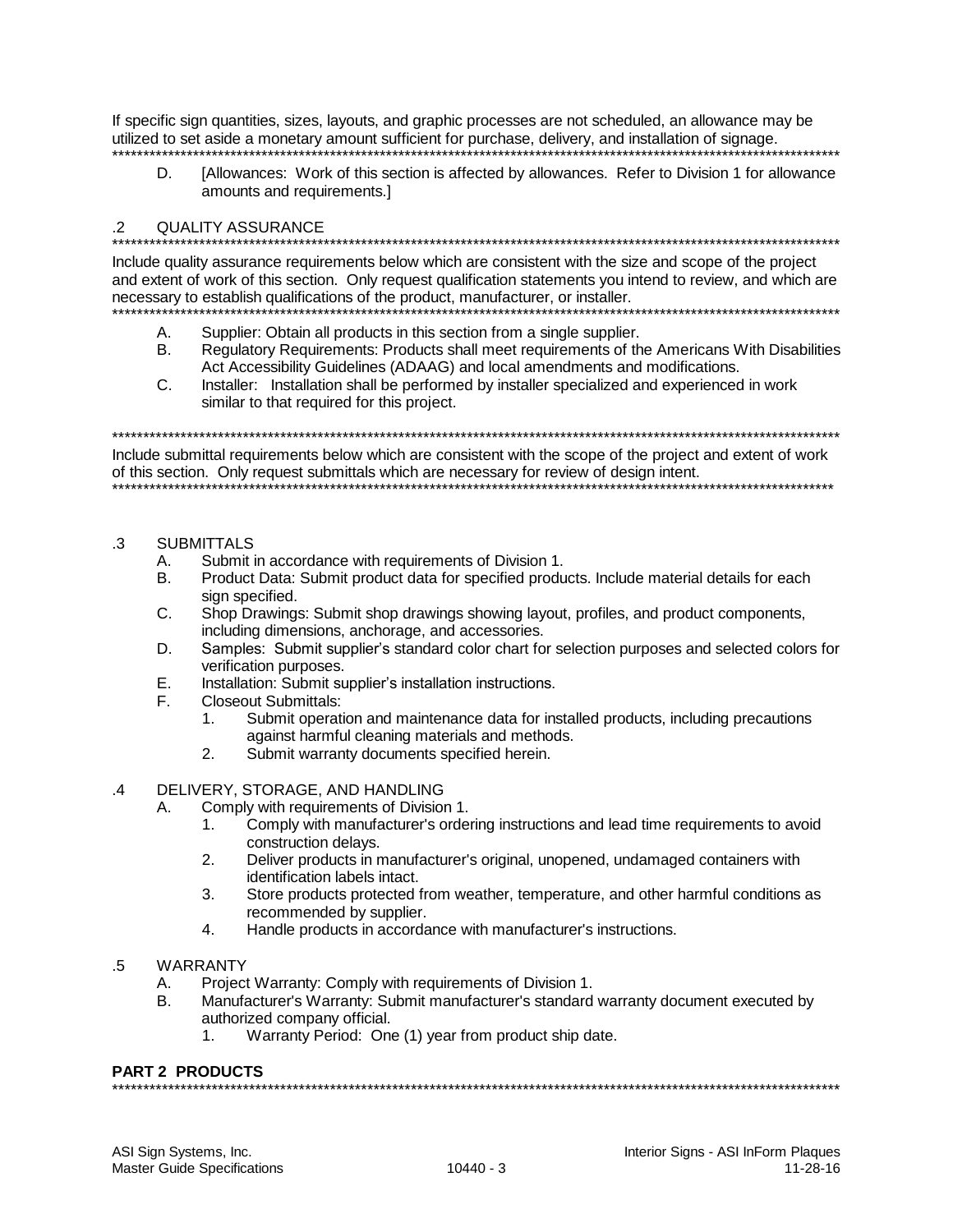In 2.1A1 below, modify to reflect name, address, and phone/fax of local ASI Affiliate who is supplying to product or system to the project. \*\*\*\*\*\*\*\*\*\*\*\*\*\*\*\*\*\*\*\*\*\*\*\*\*\*\*\*\*\*\*\*\*\*\*\*\*\*\*\*\*\*\*\*\*\*\*\*\*\*\*\*\*\*\*\*\*\*\*\*\*\*\*\*\*\*\*\*\*\*\*\*\*\*\*\*\*\*\*\*\*\*\*\*\*\*\*\*\*\*\*\*\*\*\*\*\*\*\*\*\*\*\*\*\*\*\*\*\*\*\*\*\*\*\*\*\*

# .1 SIGNAGE SYSTEMS

- A. Acceptable Manufacturers:
	- 1. ASI Signage Innovations, 8181 Jetstar Drive, Suite 100, Irving, Texas 75063; (214) 352- 9140 telephone; (214) 352-9741 facsimile; (800) ASI-SPEC [274-7732]
	- 2. Substitutions: Submit in accordance with Section 01600.
- B. Acceptable Product: InForm Plaque Signs with requirements indicated for materials, thickness, finish colors, designs, shapes, sizes and details.

\*\*\*\*\*\*\*\*\*\*\*\*\*\*\*\*\*\*\*\*\*\*\*\*\*\*\*\*\*\*\*\*\*\*\*\*\*\*\*\*\*\*\*\*\*\*\*\*\*\*\*\*\*\*\*\*\*\*\*\*\*\*\*\*\*\*\*\*\*\*\*\*\*\*\*\*\*\*\*\*\*\*\*\*\*\*\*\*\*\*\*\*\*\*\*\*\*\*\*\*\*\*\*\*\*\*\*\*\*\*\*\*\*\*\*\*\*

InForm Plaque Signs are a durable, monolithic tactile plaque sign, precision molded with fully integrated graphics. InForm Plaque Signs can be manufactured in a variety of colors, patterns, and sizes and meet ADAAG requirements for accessibility. \*\*\*\*\*\*\*\*\*\*\*\*\*\*\*\*\*\*\*\*\*\*\*\*\*\*\*\*\*\*\*\*\*\*\*\*\*\*\*\*\*\*\*\*\*\*\*\*\*\*\*\*\*\*\*\*\*\*\*\*\*\*\*\*\*\*\*\*\*\*\*\*\*\*\*\*\*\*\*\*\*\*\*\*\*\*\*\*\*\*\*\*\*\*\*\*\*\*\*\*\*\*\*\*\*\*\*\*\*\*\*\*\*\*\*\*\*

# .2 SIGN MATERIALS

- A. Sign Face: High impact Acrylic/PVC Thermoplastic Alloy, pressure molded using Unibond<sup>™</sup> co-molding process.
- B. Tactile Graphics and Text: Provide tactile copy [and grade 2 Braille] raised 1/32 inch minimum from plaque surface using manufacturer's co-molding process.
	- 1. Provide lettering and graphics precisely formed, uniformly opaque to comply with relevant ADA regulations and requirements indicated for size, style, spacing, content, position, and colors.
- C. Colors: High contrast semi-matte integral colors for graphics. All integral resins are U.V. stabilized resins utilizing automotive grade pigments.
- D. Standard Colors: Black, Green, Dark Brown, Canyon (blue), Brown, Cadet (light blue), Monterey, Gray, Cabernet, Dark Gray, Beige, Pewter, Rouge, and White.

\*\*\*\*\*\*\*\*\*\*\*\*\*\*\*\*\*\*\*\*\*\*\*\*\*\*\*\*\*\*\*\*\*\*\*\*\*\*\*\*\*\*\*\*\*\*\*\*\*\*\*\*\*\*\*\*\*\*\*\*\*\*\*\*\*\*\*\*\*\*\*\*\*\*\*\*\*\*\*\*\*\*\*\*\*\*\*\*\*\*\*\*\*\*\*\*\*\*\*\*\*\*\*\*\*\*\*\*\*\*\*\*\*\*\*\*\* In 2.3 below, select from one or more of the options available. InForm Plaque Signs are available in standard or custom colors. For a stone look, granite or marble appearance options are available. Fine stipple and matte textures are standard options for all appearances. A quarry texture option is only available for the marble appearance. Plaques including the window sign option are only available in the .25 inch or greater standard depth. \*\*\*\*\*\*\*\*\*\*\*\*\*\*\*\*\*\*\*\*\*\*\*\*\*\*\*\*\*\*\*\*\*\*\*\*\*\*\*\*\*\*\*\*\*\*\*\*\*\*\*\*\*\*\*\*\*\*\*\*\*\*\*\*\*\*\*\*\*\*\*\*\*\*\*\*\*\*\*\*\*\*\*\*\*\*\*\*\*\*\*\*\*\*\*\*\*\*\*\*\*\*\*\*\*\*\*\*\*\*\*\*\*\*\*\*\*

# .3 FABRICATION OPTIONS

- A. Panel depth: [0.125 inch] [0.25 inch] [0.375 inch] thickness.
- B. Attachable backplate panel depth: [0.125 inch], [0.250 inch] thickness.
- C. Panel appearance:
	- 1. [Specify from manufacturer's standard, high contrast, semi-matte color chart.]
	- 2. [Custom color[s] to be selected].
- D. Surface Texture:
	- 1. [Matte Non-Glare.]
	- 2. [Fine stipple Non-Glare]
	- 3. [Slate Non-Glare]
- E. Letter style[s], and size[s] and layout position: [Specify from manufacturer's standard letter styles and color charts.]
- F. Text schedule: [Verify correct capitalization.]
- G. Sign Size: [\_\_\_\_] high x [\_\_\_\_] wide.
- H. Sign Shape: [Square] [Rectangular] with [Square Corners] [Radiused Corners]; [Round]; [Oval]; [Tombstone]; [ Custom \_\_\_\_\_];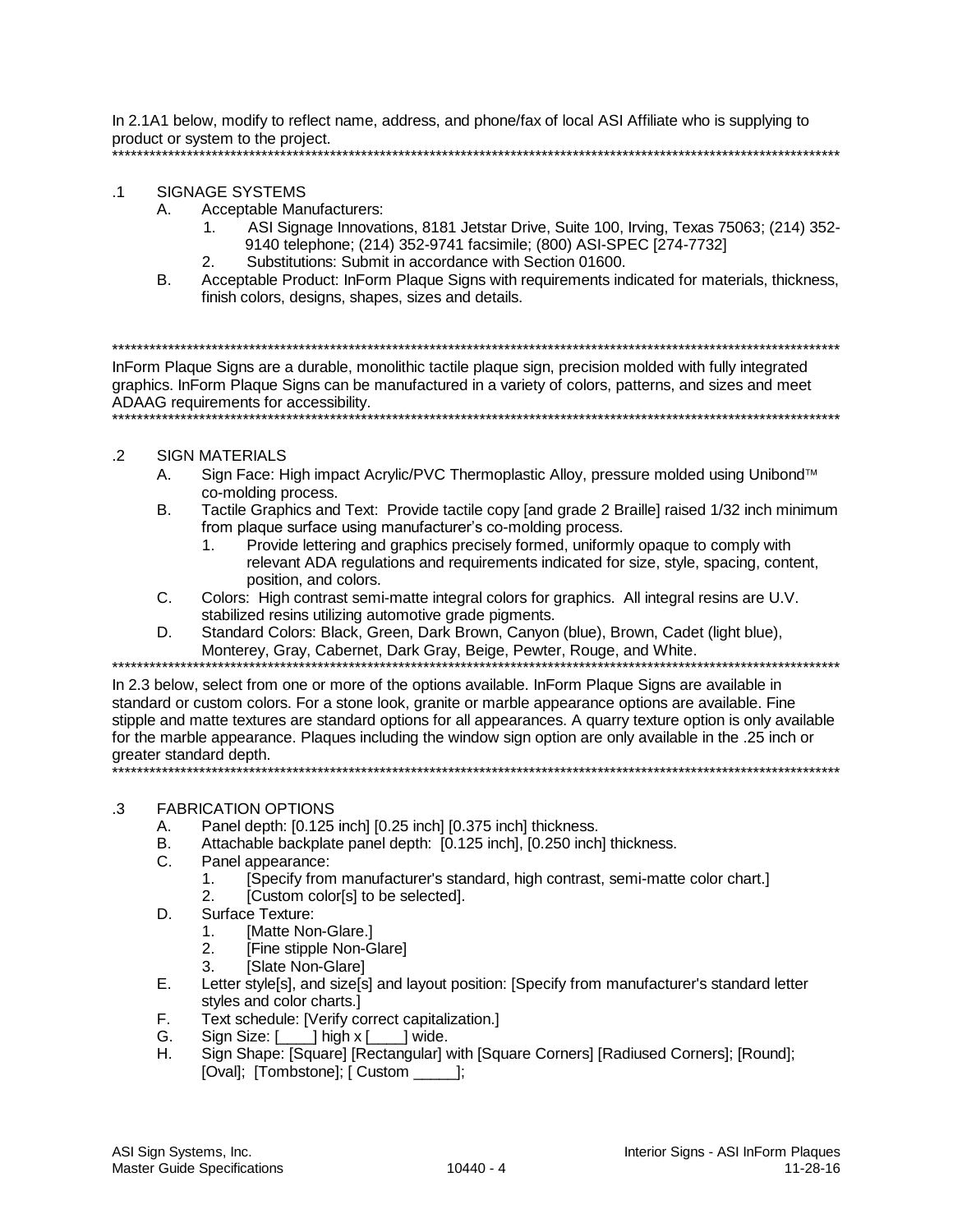$\mathbf{L}$ Plaque edge detail: [straight]; [beveled] with [45 degree]; [bull nose] with [quarter-round]; [Classic Beaded]

In H. below, an integral window sign option can be specified for any InForm plague. Standard insert and slot height is 1.25 inch to 9.25 inch, producing a 1.00 inch to 9.00 inch visible opening height. Standard insert length is equal to plaque width, while visible opening length is required to be 1 inch less than plaque width to allow for a .5 inch margin on either side. If multiple inserts are desired, allow a minimum of .5 inch between windows. Custom insert heights are available. 

- $J_{\cdot}$ Integral Window Option:
	- Subsurface, lateral slot, separate changeable graphic insert plaque construction in  $\mathbf{1}$ compliance with indicated materials, thickness, finish, colors, designs, shapes, sizes, and details. Subsurface graphics to comply with manufacturer's standard process for precisely formed, uniformly opaque graphics for indicated size, style, spacing, content, position, and colors.
	- $2.$ Graphic Insert: Die-cut paper as supplied by ASI, and laser printed in accordance with manufacturer's proprietary software.
	- Panel Size: [10] high x [10] wide.  $\mathcal{E}$
	- Visible Window Opening Size: [ inch high x Width of Plaque inch] [Custom,  $\mathbf{\Delta}$ as follows:
	- Visible Window Opening Location: [Standard: Centered, 1 inch from bottom edge]  $5<sub>1</sub>$ [Multiple, as follows: 1 [Custom, as follows: 1
	- Insert Formats:  $6.$ 
		- [Standard format as follows: 1-1/4 inch x [plaque width]  $a<sub>z</sub>$
		- [Non standard format at follows: [\_\_\_\_\_\_\_] x [plaque width \_\_\_\_\_\_].  $b<sub>1</sub>$
		- Lens: Clear. .080 inch thick. matte first surface.  $C<sub>1</sub>$

In 2.4 below, select from one or more of the mounting options available.

#### $\overline{A}$ **INSTALLATION METHOD**

- А. [VT, vinyl tape.]
- B. [SA, silicone adhesive.]
- $C_{\cdot}$ [MH, mounting holes for mechanical fasteners.]
- D. [CSMH, countersunk mounting holes for mechanical fasteners.]
- $E_{\perp}$ [PM, partition mount, compatible with systems furniture panels.]
- $.5\,$ **FABRICATION - GENERAL** 
	- General: Comply with requirements indicated for materials, thicknesses, finishes, colors, А. designs, shapes, sizes, and details of construction.
	- **B.** Preassemble signs in the shop to the greatest extent possible to minimize field assembly. Disassemble signs only as necessary for shipping and handling limitations. Clearly mark units for reassembly and installation, in a location not exposed to view after final assembly.
	- $C_{1}$ Conceal fasteners if possible; otherwise, locate fasteners to appear inconspicuous.
	- Form panels to required size and shape. Comply with requirements indicated for design, D. dimensions, finish, color, and details of construction.
	- Coordinate dimensions and attachment methods to produce message panels with closely Е. fitting joints. Align edges and surfaces with one another in the relationship indicated.

# PART 3 EXECUTION

- **EXAMINATION**  $.1$ 
	- Site Verification of Conditions: Verify installation conditions previously established under other Α. sections are acceptable for product installation in accordance with manufacturer's instructions.